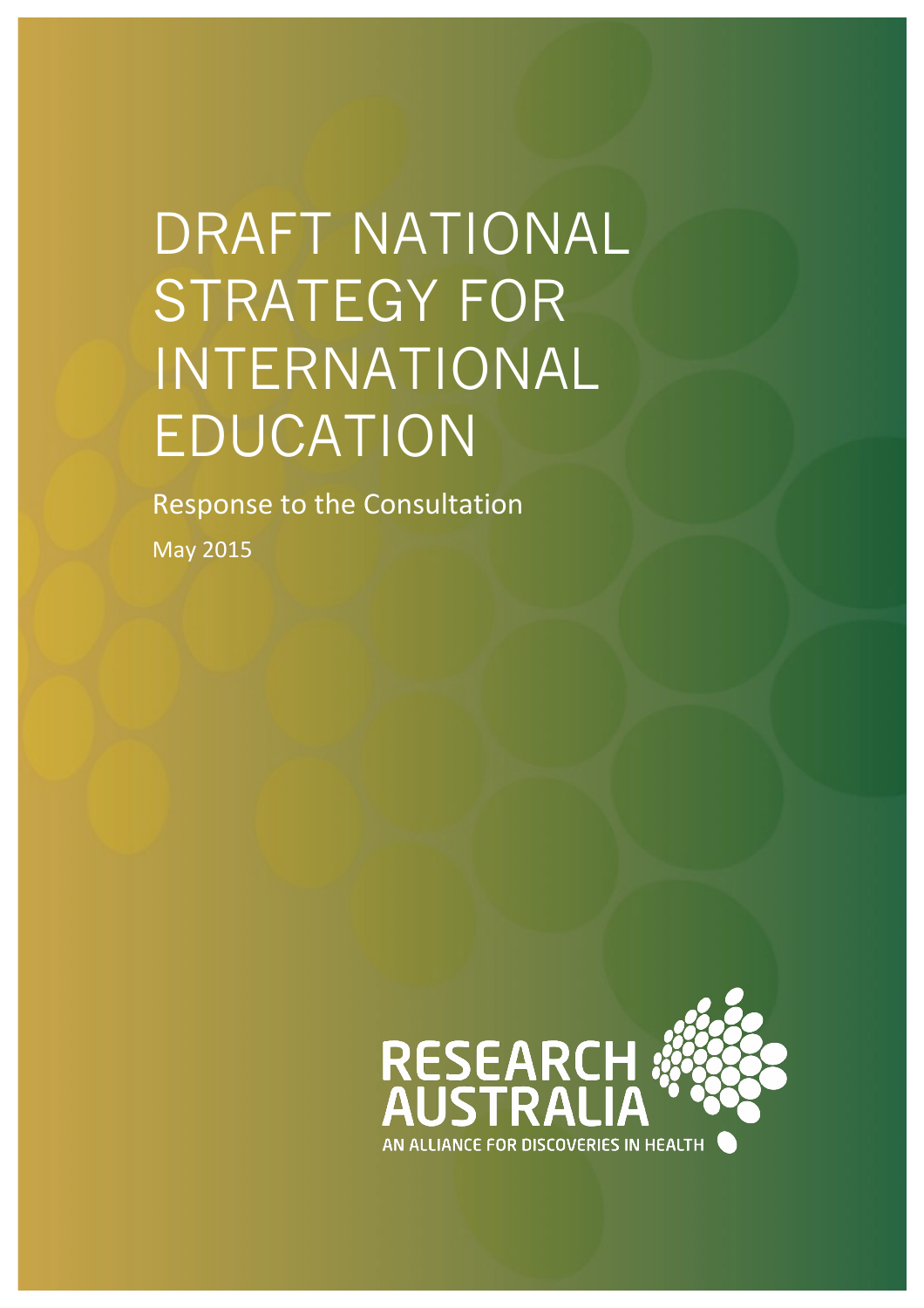#### **ABOUT RESEARCH AUSTR ALIA**

Research Australia is an alliance of 160 members and supporters advocating for health and medical research in Australia. Research Australia's activities are funded by its members, donors and supporters from leading research organisations, academic institutions, philanthropy, community special interest groups, peak industry bodies, biotechnology and pharmaceutical companies, small businesses and corporate Australia. It reflects the views of its diverse membership and represents the interests of the broader community.

Research Australia's mission is to make health and medical research a higher priority for the nation. We have four goals that support this mission:

- A society that is well informed and values the benefits of health and medical research.
- Greater investment in health and medical research from all sources.
- Ensure Australia captures the benefits of health and medical research.
- Promote Australia's global position in health and medical research.

**Elizabeth Foley** CEO & Managing Director 02 9295 8547 elizabeth.foley@researchaustralia.org

www.researchaustralia.org 384 Victoria Street Darlinghurst NSW 2010

This document and the ideas and concepts set out in this document are subject to copyright. No part of this document, ideas or concepts are to be reproduced or used either in identical or modified form, without the express written consent of Research Australia Limited ABN 28 095 324 379.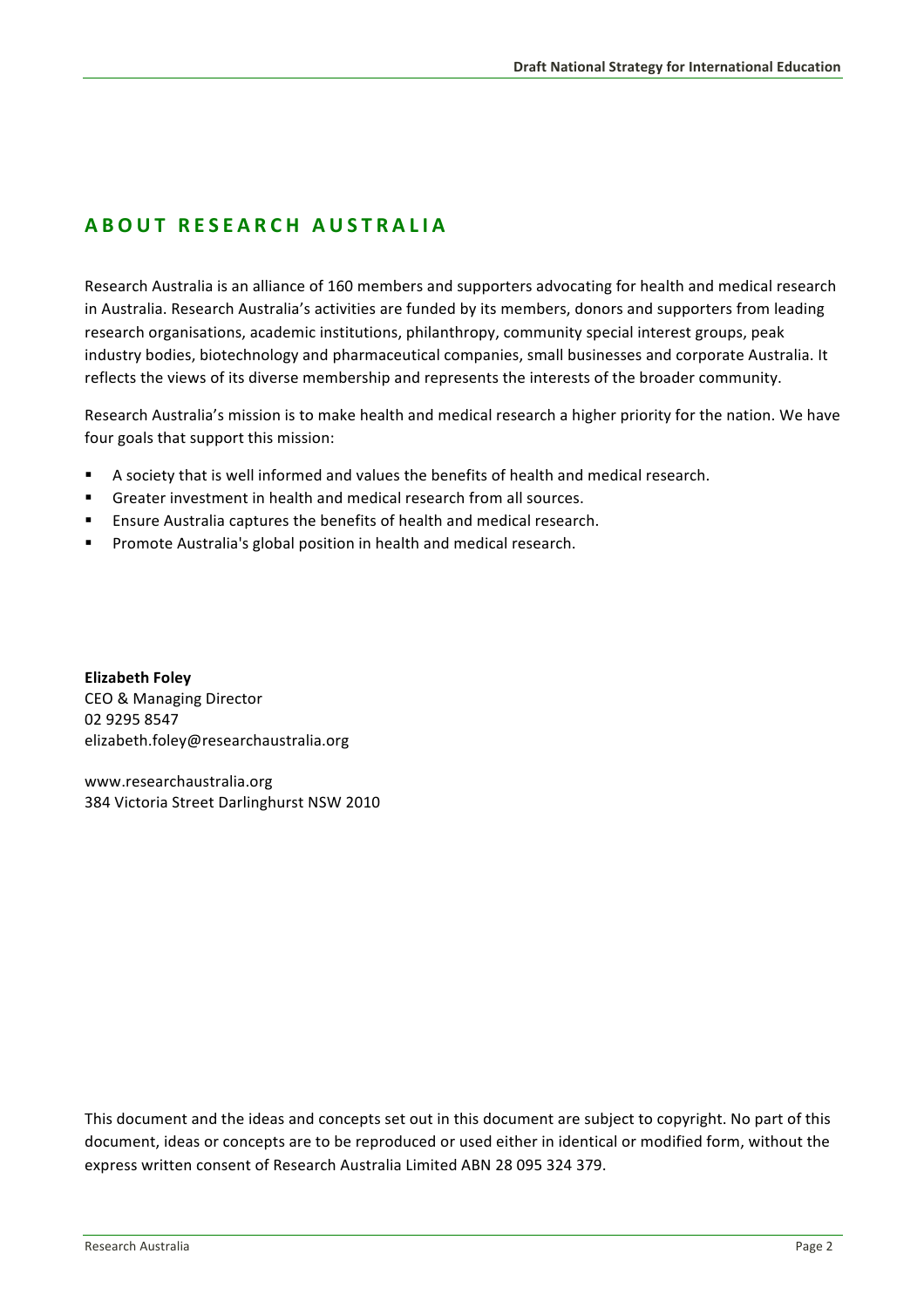### **TABLE OF CONTENTS**

| Please outline your (or your organisation's) interest in Australian international education.      |  |
|---------------------------------------------------------------------------------------------------|--|
|                                                                                                   |  |
| Does the vision statement in the draft strategy represent Australia's aspirations for             |  |
|                                                                                                   |  |
| Are any significant goals for international education not adequately covered?                     |  |
| Can you identify the strategic actions which best support your goals for international            |  |
|                                                                                                   |  |
| What would you like to see progressed as a priority for the strategy in the first year? 6         |  |
| Is there anything else you would like to raise that will help develop the final National Strategy |  |
|                                                                                                   |  |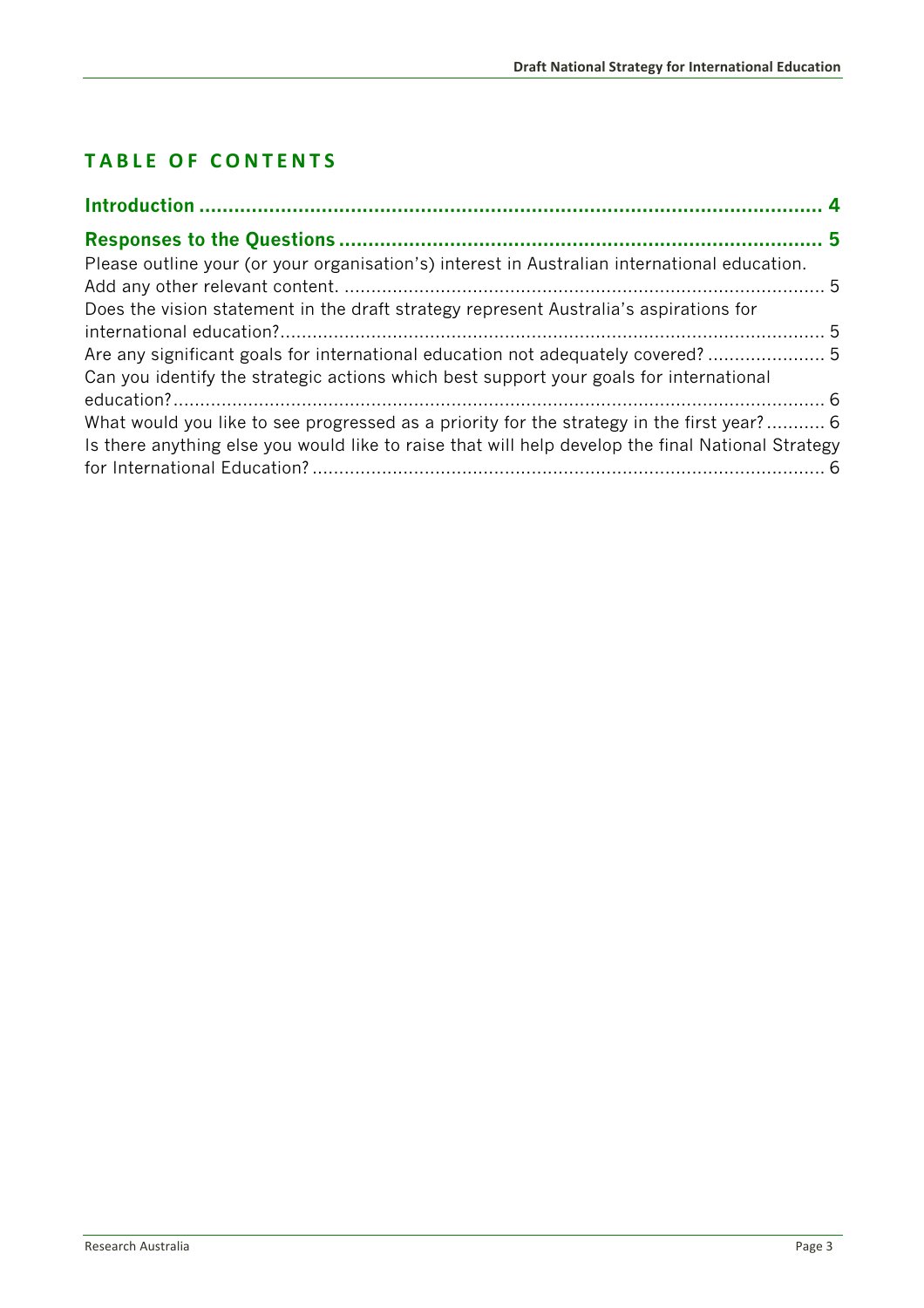# DRAFT NATIONAL STRATEGY FOR INTERNATIONAL EDUCATION

#### **RESPONSE TO THE CONSULTATION**

### INTRODUCTION

In April 2015 the Minister for Education and Training, the Hon. Christopher Pyne MP issued the *Draft National Strategy for International Education for consultation.* 

The Discussion Paper made specific reference to Australian universities' reputation for research excellence as a key factor in making Australia an attractive destination for overseas students. Research Australia's response specifically addresses this aspect of the Discussion paper and the strategy.

The consultation invited the electronic submission of responses to a number of specific questions. The questions, and Research Australia's responses, are reproduced below. Only those questions to which Research Australia provided a response a reproduced.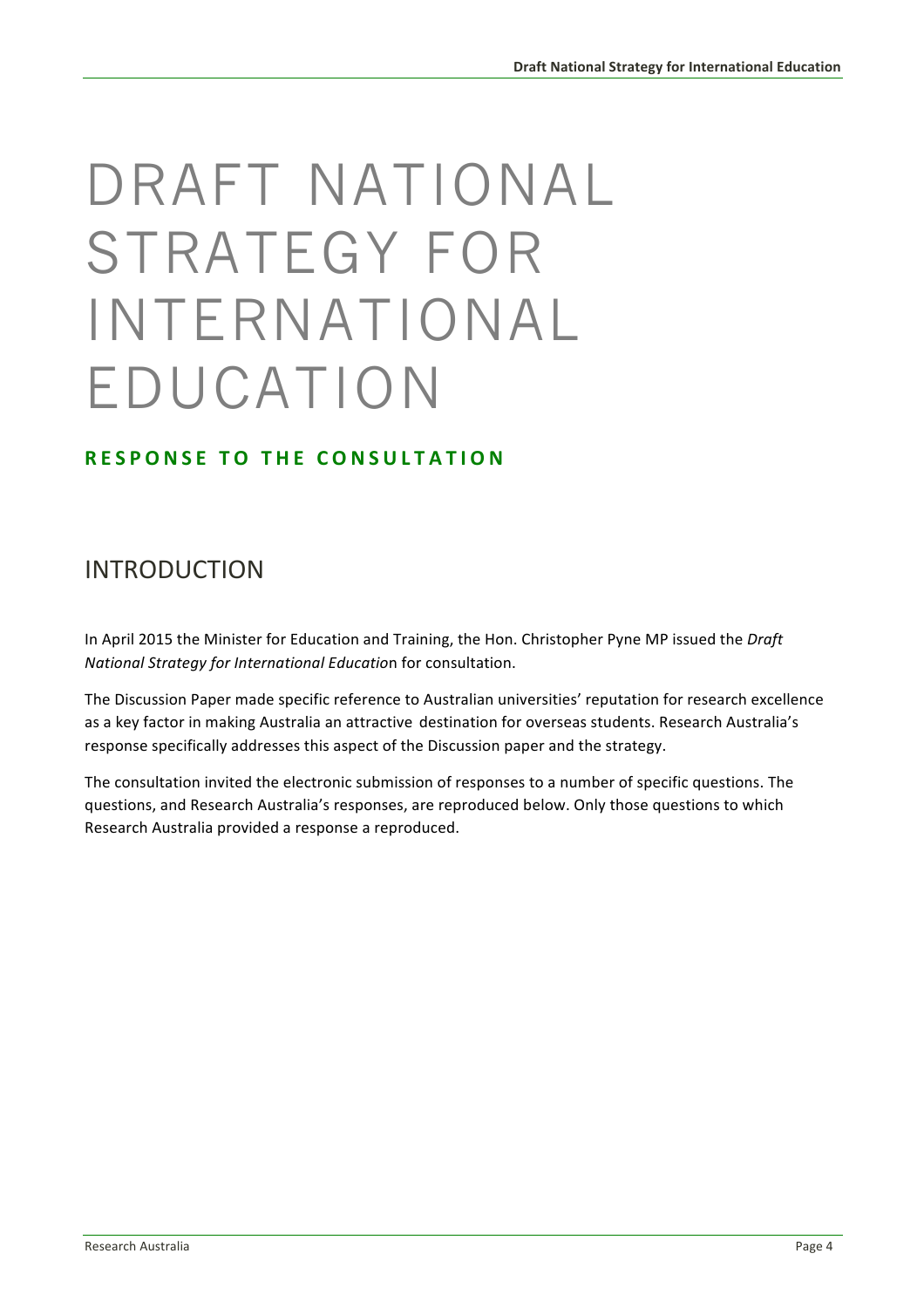## **RESPONSES TO THE QUESTIONS**

#### **Please outline your (or your organisation's) interest in Australian** international education. Add any other relevant content.

Research Australia is an alliance of 160 members and supporters advocating for health and medical research in Australia. Research Australia's activities are funded by its members, donors and supporters from leading research organisations, academic institutions, philanthropy, community special interest groups, peak industry bodies, biotechnology and pharmaceutical companies, small businesses and corporate Australia. It reflects the views of its diverse membership and represents the interests of the broader community.

Research Australia's mission is to make health and medical research a higher priority for the nation. We have four goals that support this mission:

- A society that is well informed and values the benefits of health and medical research.
- Greater investment in health and medical research from all sources.
- Ensure Australia captures the benefits of health and medical research.
- Promote Australia's global position in health and medical research.

Our membership includes the majority of the universities undertaking health and medical research and providing postgraduate research training.

#### **Does the vision statement in the draft strategy represent Australia's aspirations for international education?**

Research Australia welcomes the recognition in the report of the importance of Australian universities' reputation for research excellence as a key factor in making Australia an attractive destination for overseas students. The continued excellence of Australian research is an area where the strategy for international education aligns with Australia's broader national interest. The importance of Australian publicly funded research to our largest services export provides further weight to the existing arguments for greater public investment in research in our higher education institutions.

If there is a component of the Vision that is lacking, it is the scope for international students to enrich the experience of Australian students studying domestically and to contribute to the advancement of Australian research.

#### Are any significant goals for international education not adequately **covered?**

The goals for international education identified by the Strategy are generally appropriate.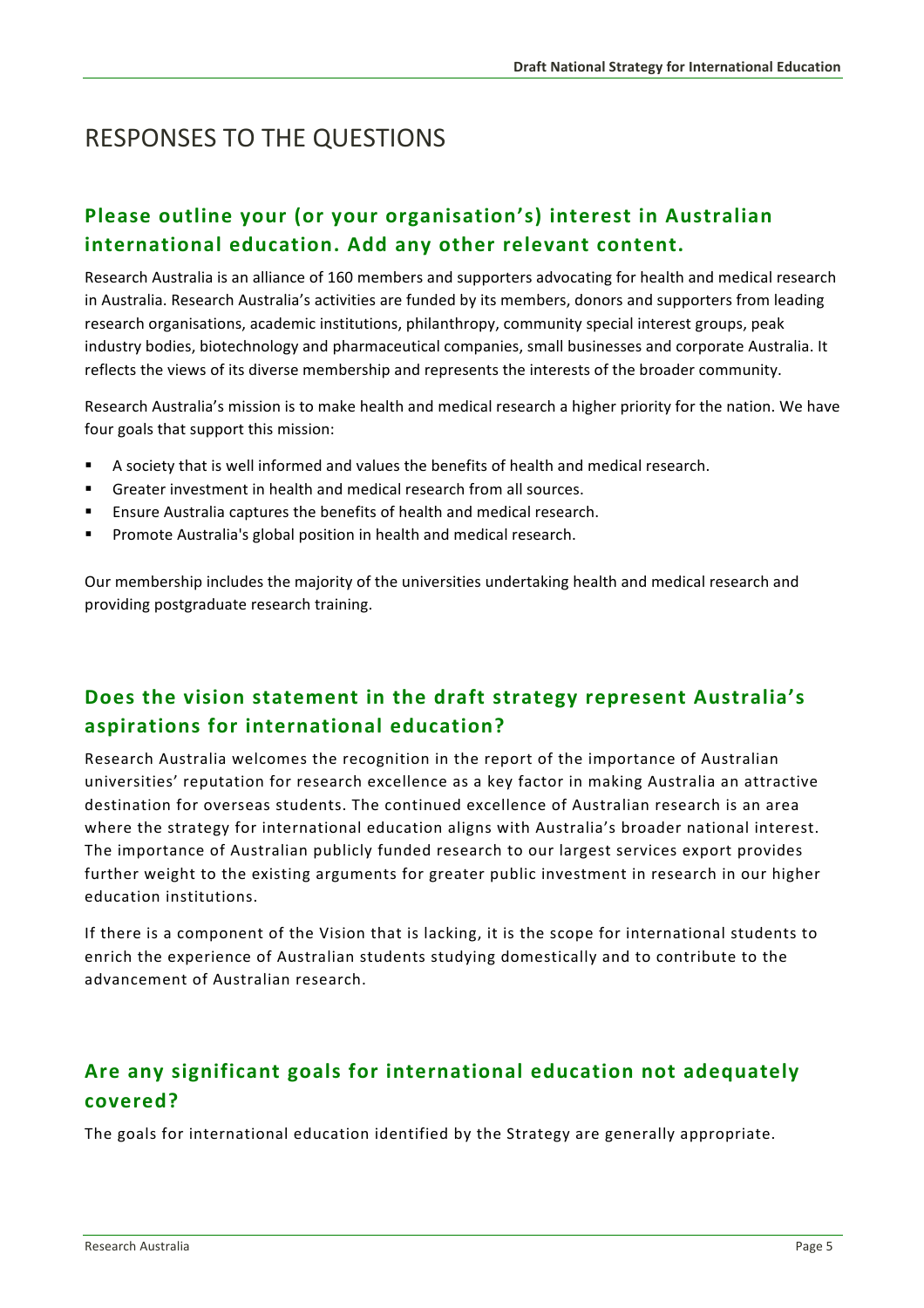#### Can you identify the strategic actions which best support your goals for **international education?**

The Strategy recognises the Australia's reputation for research excellence as an important factor in attracting international students. Under Action 1.2, the Strategy commits the Government to providing base research funding, competitive grants and research fellowships; and to investing in the National Collaborative Research Infrastructure Strategy. The reality is that the indirect costs of research continue to be underfunded; funding for competitive grants from both the NHMRC and ARC have been falling in real and/or nominal terms for several years and are projected in the latest Budget to continue to do so; and NCRIS funding is a year to year proposition with no adjustment for inflation and is being funded in the next year by cutting the funding available to universities for indirect research costs under the Sustainable Research Excellence Program. If Australia is serious about its reputation for research excellence, the most important action it can take is to urgently address the decline in public research funding. This includes *providing longer* term planning for research infrastructure and funding certainty in the order of 7 years, not year **to year.**

In similar manner, the proposed initiatives under Action 2.2 to promote international research collaboration are welcome but will not be succeed if they simply divert funds from existing NHMRC and ARC competitive grants programs.

#### **What would you like to see progressed as a priority for the strategy in the first year?**

Increase Australian Government funding for research, in particular providing longer term (i.e. 7 year) certainty in funding for the NCRIS.

#### Is there anything else you would like to raise that will help develop the **final National Strategy for International Education?**

Australia's continued desirability as a destination for international students is dependent on many factors but the reputation for excellence and the international standing of our universities is paramount. As the paper acknowledges, this reputation is closely linked to the excellence of Australian research but it cannot be maintained without more support from the Commonwealth Government. At a minimum, the Government needs to reverse the decline in funding levels for competitive research grant programs over the Budget forward estimates period and provide viable long term funding for NCRIS.